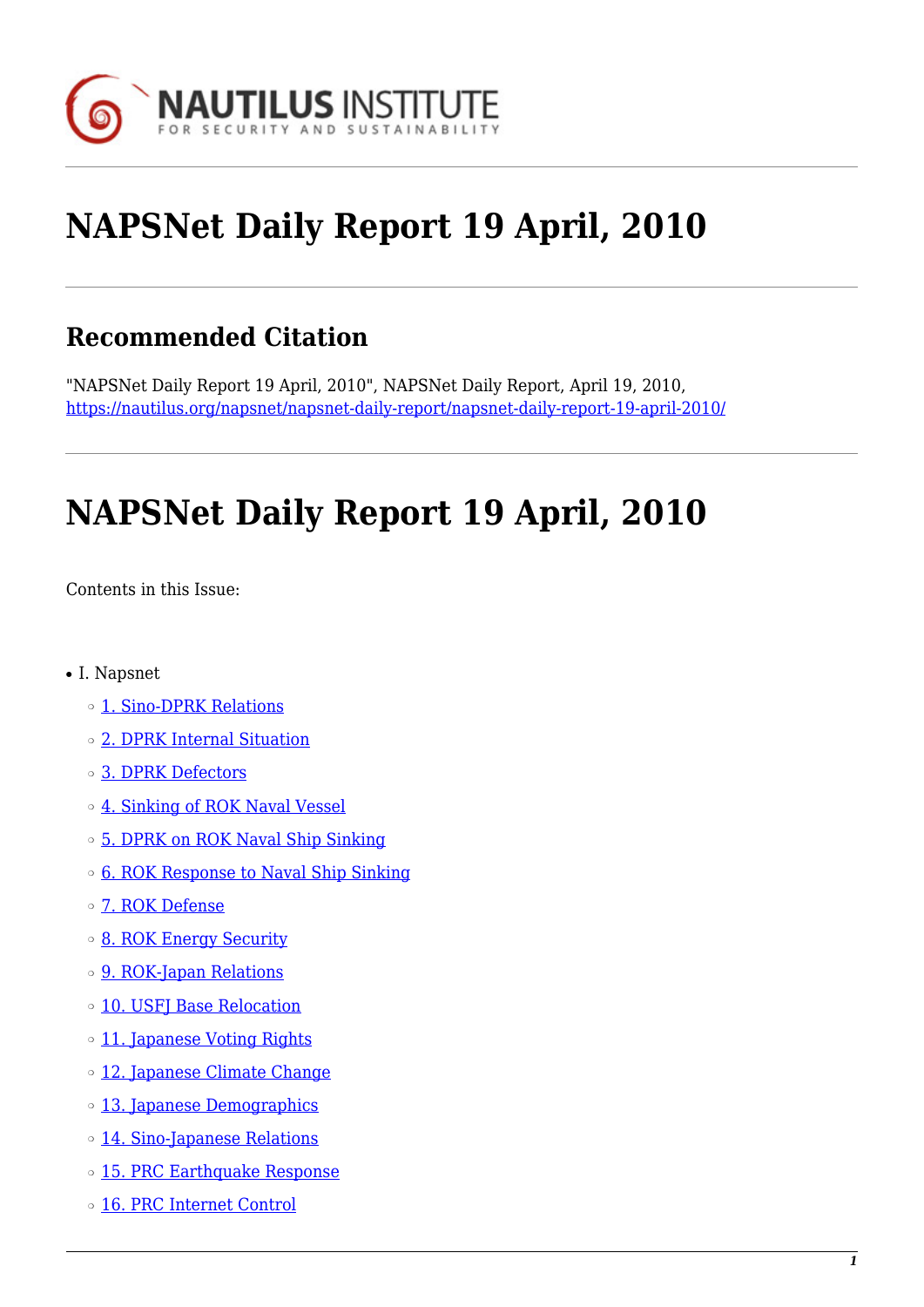#### ● II. PRC Report

- o [17. PRC Earthquake Relief](#page-6-2)
- ❍ [18. Sino-Brazilian Relations](#page-7-0)

[Preceding NAPSNet Report](https://nautilus.org/mailing-lists/napsnet/dr/2010-2/napsnet-daily-report-16-april-2010/)

MARKTWO

### **I. Napsnet**

## <span id="page-1-0"></span>**1. Sino-DPRK Relations**

Asahi Shimbun (Kenji Minemura, "KIM LIKELY TO VISIT BEIJING SOON", Beijing, 2010/04/19) reportted that a close aide to Kim Jong Il has traveled to the PRC to prepare the ground for a visit by the DPRK leader as early as the end of April, sources said over the weekend. The aide, who is in charge of Kim's personal security, was part of a delegation which flew into Beijing on April 8. According to PRC-DPRK sources, the aide discussed the timing of Kim's visit and his itinerary with officials of the Communist Party of China.

<span id="page-1-1"></span>[\(return to top\)](#page-0-0) 

## **2. DPRK Internal Situation**

Chosun Ilbo ("N.KOREA 'SPENT MILLIONS' ON FIREWORKS", Seoul, 2010/04/19) reported that spent more than US\$5.4 million on fireworks displays along the banks of the Taedong River in Pyongyang on Wednesday to celebrate former leader Kim Il-sung's 98th birthday the following day. A DPRK source on Friday said the DPRK had imported about 60 tons of fireworks from the PRC for the display and invited foreign engineers for technical assistance. "They must have spent more than W6 billion for the fireworks and their display, transportation, and labor," the source said.

### <span id="page-1-2"></span>[\(return to top\)](#page-0-0)

## **3. DPRK Defectors**

Korea Times (Kang Hyun-kyung, "PYONGYANG DETAINS NORTH KOREAN DEFECTOR", Seoul, 2010/04/18) reported that a DPRK defector working for the Seoul based Free North Korea Radio (FNKR) as a correspondent was abducted by the DPRK's security agents on February 19 near the PRC-DPRK border. Kim Seung-min, director of the FNKR, said he knew something was wrong when the 50-year-old correspondent stationed in Dandong, China, and identified as a Lee, didn't answer his phone. Kim said Lee was scheduled to meet with his wife and son, who live in the DPRK, near the border area at that time and was caught by the agents who were waiting for him. "He was trapped. North Korean security was aware of his scheduled reunion with his family,'' Kim said. "I was told that North Korea is going to announce shortly that they detained Lee with the false allegation that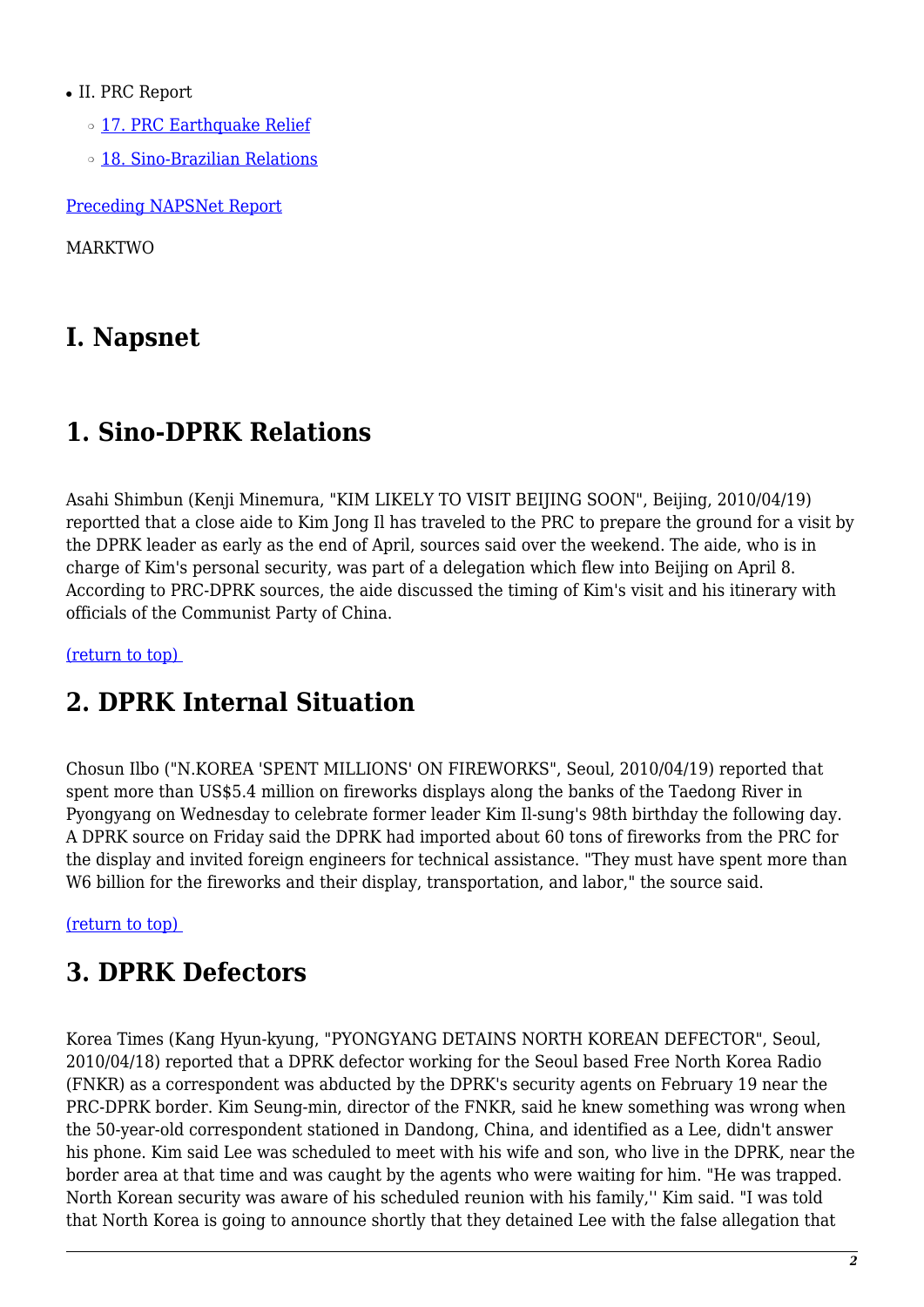he illegally crossed the border to spy on the communist nation."

### <span id="page-2-0"></span>[\(return to top\)](#page-0-0)

## **4. Sinking of ROK Naval Vessel**

Chosun Ilbo ("CONDITION OF CHEONAN BOW CONFIRMS EXTERNAL EXPLOSION", Seoul, 2010/04/19) reported that the ROK military is convinced that an external explosion was the cause of the sinking of the Navy corvette Cheonan after finding the ship's bow ripped jaggedly apart. "According to Navy Ship Salvage Unit and civilian divers, the bow was also ripped off jaggedly just like the stern," a military spokesman said. "The sheath of mazes of cables and hoses on the inside wall of the ripped-off hull is in good condition, so there is a slim chance that an underwater weapon such as a torpedo had penetrated the hull and exploded." "The bow is generally less sturdy than the stern," the officer said. "The hull lies on the seabed sideways and could be torn in the process of righting it or pulling it to the surface. It could cave in when you try to pull it up because the center of gravity is at the top."

Chosun Ilbo ("MILITARY INCREASINGLY CONVINCED OF N.KOREAN SUB ATTACK", Seoul, 2010/04/19) reported that military officials and experts believe that if a DPRK torpedo was involved in the sinking of the ROK Navy corvette Cheonan, it was probably launched from a 325-ton Sharkclass submarine. ROK military intelligence are reportedly focusing on the fact that one or two Sharkclass submarines from a submarine base in Cape Bipagot, South Hwanghae Province are unaccounted for during the time of the Cheonan's sinking.

<span id="page-2-1"></span>[\(return to top\)](#page-0-0) 

## **5. DPRK on ROK Naval Ship Sinking**

New York Times (Choe Sang-hun, "NORTH KOREA DENIES SINKING NAVY SHIP", Seoul, 2010/04/17) reported that the DPRK on Saturday denied involvement in the sinking of the ROK warship Cheonan. "They are using the media to attribute it to us," K.C.N.A. quoted a military official as saying. "This is all a plot against" the DPRK, he added.

<span id="page-2-2"></span>[\(return to top\)](#page-0-0) 

## **6. ROK Response to Naval Ship Sinking**

Associated Press (Hyung-jin Kim, "SKOREA'S LEE VOWS TO FIND CAUSE OF SHIP SINKING", Seoul, 2010/04/19) reported that ROK President Lee Myung-bak pledged Monday to take strong action against whoever was responsible for the explosion that sank an ROK warship last month. "I promise you that as the president I will uncover all details of the cause of the Cheonan's sinking to the end," Lee said in a nationally televised, 10-minute speech. He said he would "resolutely and unwaveringly cope with the results" of the investigation, and would make the ROK's military stronger to prevent similar events.

Joongang Ilbo ("CHEONAN CASE COULD BE BROUGHT TO UN: MINISTER", Seoul, 2010/04/19) reported that ROK Foreign Minister Yu Myung-hwan said Sunday that bringing the matter to the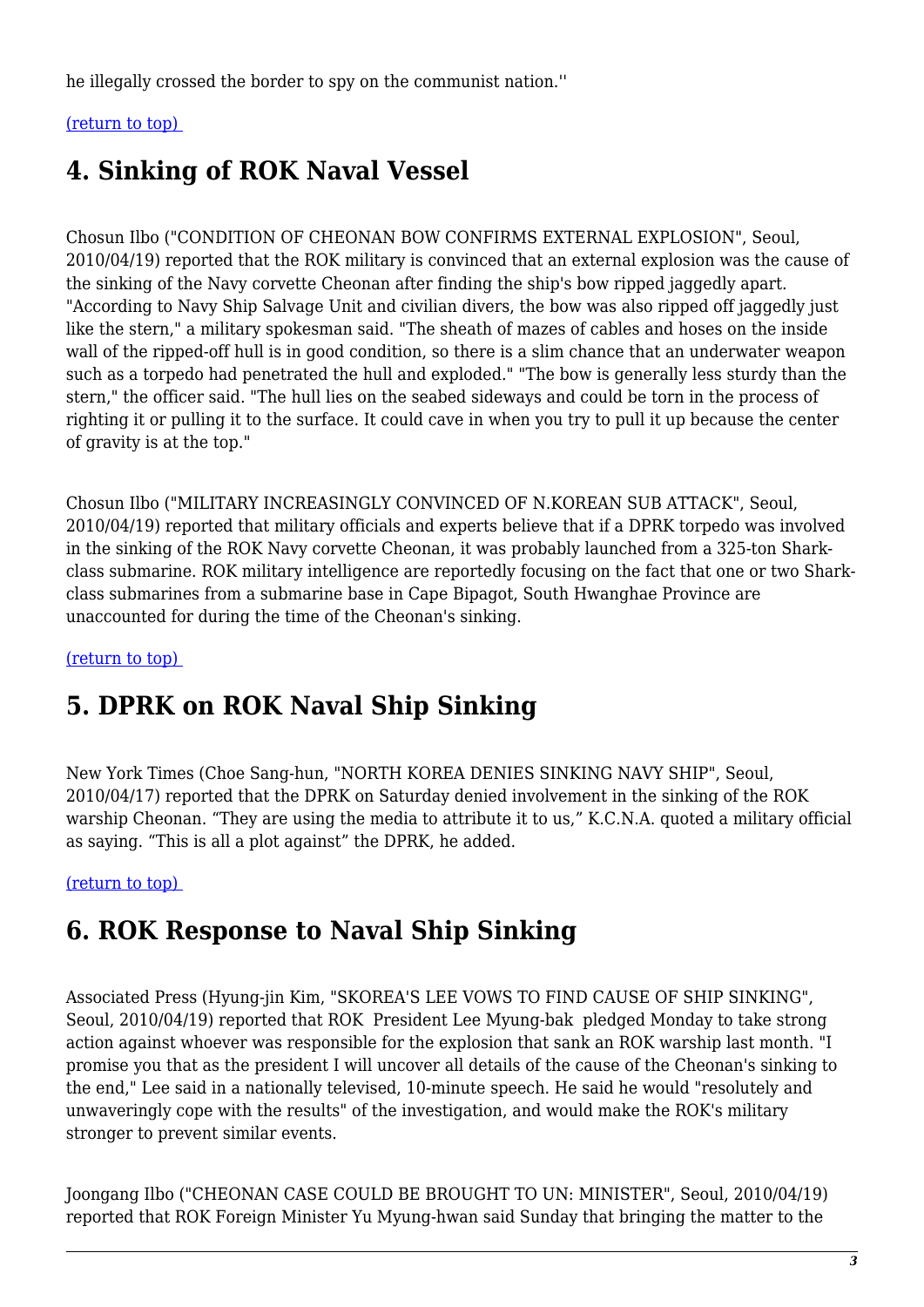United Nations Security Council is an option if Pyongyang was found responsible for the sinking of the Cheonan. "Although I am speaking about a hypothetical situation, the first thing that we can think about is taking the matter to the United Nations Security Council, if the North was proven to be behind the incident," Yu said. Noting that the UN Security Council has authority to review matters related to a war, Yu said a discussion is possible.

Korea Times (Lee Tae-hoon, "CONSERVATIVE LEADERS CALL FOR MILITARY RETALIATION", Seoul, 2010/04/16) reported that leaders of two conservative political parties expressed the need Friday for military retaliation against the DPRK if it turns out that Pyongyang was responsible for the sinking of the Cheonan. "Many say South Korea will not be able to take military action, but I believe we should seriously consider it," Chung Mong-joon, chairman of the governing Grand National Party (GNP), said. Lee Hoi-chang, chairman of the minor opposition Liberty Forward Party, went as far as to say that the ROK should immediately destroy any DPRK warship threatening or attempting to cross the Northern Limit Line (NLL). Meanwhile, Chung Sye-kyun, chairman of the main opposition Democratic Party, called for an objective investigation into the cause of the sinking. "The government and military need to gain the trust of the people by conducting an absolutely fair and transparent probe," Chung said.

<span id="page-3-0"></span>[\(return to top\)](#page-0-0) 

## **7. ROK Defense**

Dong-A Ilbo ("NAVY TO REVAMP OP FOR YELLOW SEA", Seoul, 2010/04/19) reported that the ROK military will draw up a new operational plan for the Yellow Sea after its existing one was leaked in the wake of the sinking of a naval vessel late last month. A military official said yesterday that the Navy cannot conduct missions with the existing plan because it and other military secrets have been leaked to the DPRK since the sinking. "We have re-designated the operational zone of naval patrol ships to cope with the North's coastal artillery since last year's (inter-Korean) naval clash," the official said. "In particular, we find it inevitable to review the operation of monitoring assets, including thermal observation devices installed on Baengnyeong Island," he said.

<span id="page-3-1"></span>[\(return to top\)](#page-0-0) 

## **8. ROK Energy Security**

Joongang Ilbo ("SELF-SUFFICIENCY RATE IS UP FOR COAL, MINERALS", Seoul, 2010/04/19) reported that the ROK procured more of its own coal and mineral raw materials last year. According to the Ministry of Knowledge Economy, 25.1 percent of domestic consumption of six "strategic minerals" - soft coal, uranium, iron ore, copper, zinc and nickel - was obtained from mines at least partly owned by ROK or local companies last year. That was an increase of 2 percentage points from 2008. It was also the first time Korea had produced any of its own uranium, after the state-run Korea Electric Power Corp. acquired a 17-percent stake in Denison Mines Corp., an intermediate uranium producer based in Canada, for \$314 million.

<span id="page-3-2"></span>[\(return to top\)](#page-0-0) 

## **9. ROK-Japan Relations**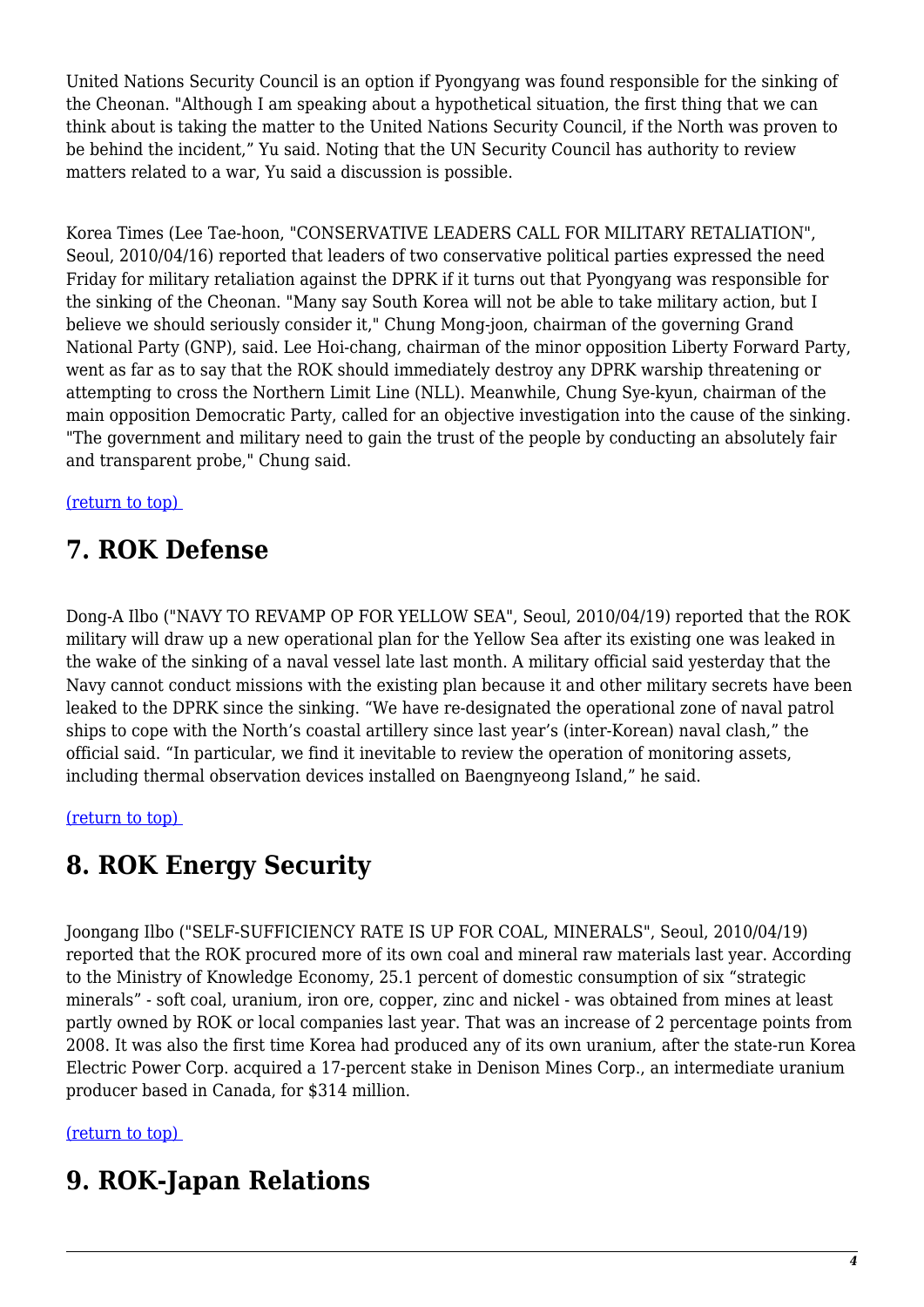Yomiuri Shimbun ("JOINT SURVEY SHOWS JAPAN-ROK GAPS", Tokyo, 2010/04/18) reported that fifty-seven percent of Japanese respondents to a recent joint Japan-ROK survey believe Tokyo-Seoul relations are "good" and 29 percent think ties are "bad," while only 24 percent of ROK respondents think the ties are "good" and 73 percent think they are "bad." The telephone survey was jointly conducted by The Yomiuri Shimbun and the Seoul-based Hankook Ilbo on April 9-11. When the Japanese pollees were asked whether they regarded the ROK as trustworthy, 45 percent replied "Yes" and 41 percent "No." In the ROK, 80 percent said they considered Japan "not trustworthy," far larger than 18 percent who said Japan is trustworthy. Eighty percent of the ROK pollees said they thought Japan's colonial rule of the Korean Peninsula, which lasted until 1945, continued to hamper improvement of Japanese-ROK relations, while the corresponding figure in Japan was 68 percent.

### <span id="page-4-0"></span>[\(return to top\)](#page-0-0)

## **10. USFJ Base Relocation**

Asahi Shimbun ("15,000 RALLY AGAINST BASE TRANSFER", Tukonoshima, 2010/04/19) reported that about 15,000 people rallied Sunday to protest a plan to transfer elements of a U.S. military base from Okinawa Prefecture to this Tukonoshima Island, organizers said. "I'm convinced that the (central) government can no longer propose a plan to build a base on Tokunoshima," said Akira Okubo, mayor of the town of Isen. "We don't need sweet economic deals (for the island)."

Yomiuri Shimbun ("OBAMA AIRS FUTENMA DOUBTS TO PM", Tokyo, 2010/04/19) reported that U.S. President Barack Obama has expressed doubt over Prime Minister Yukio Hatoyama's pledge to resolve the dispute over the U.S. Marine Corp's Futenma Air Station in Okinawa Prefecture by the end of May, asking him, "Can you follow through?" according to diplomatic sources. Obama made the remark at an unofficial meeting with Hatoyama in Washington last Monday evening, during which Hatoyama asked for the U.S. president's cooperation in settling the Futenma base relocation issue by the end of May.

Yomiuri Shimbun ("KEATING 'LEERY' OF FUTENMA SEPARATION PLAN", Tokyo, 2010/04/16) reported that former U.S. Pacific Command head Admiral Timothy Keating said that he would be "very leery" of a plan that calls for the separation of the air and ground elements of the U.S. Marine Corps' Futenma Air Station. "They [the marines] are a very powerful deterrent to countries...[that] may have military intentions that run contrary to ours," he said. "[What] I would want to impress upon you is that they're trained, they're ready, they're prepared, and they're well equipped, and being forward-deployed, they are much closer to potential scenes of action." "It is essential for training those marines, to the extent that they must be trained so as to respond in very short order to [a] wide variety of missions, that they be located as closely as possible." "I would be very leery of a plan that would separate [the two elements]," Keating said. "There would be a fair amount of time spent ferrying back and forth, not to mention the increased fuel costs attendant to that move."

<span id="page-4-1"></span>Kyodo ("HATOYAMA TAKES TOKUNOSHIMA RALLY AGAINST FUTENMA AS 'POPULAR WILL' ", Seoul, 2010/04/19) reported that Japanese Prime Minister Yukio Hatoyama acknowledged Monday that a weekend rally by residents of Tokunoshima Island in Kagoshima Prefecture was an ''expression of popular will'' against the idea of moving a unit from a major U.S. Marine base in Okinawa Prefecture to the island. ''There was such great energy,'' Hatoyama told reporters in the morning. ''I should understand it as signifying an expression of popular will that so many Tokunoshima people gathered.''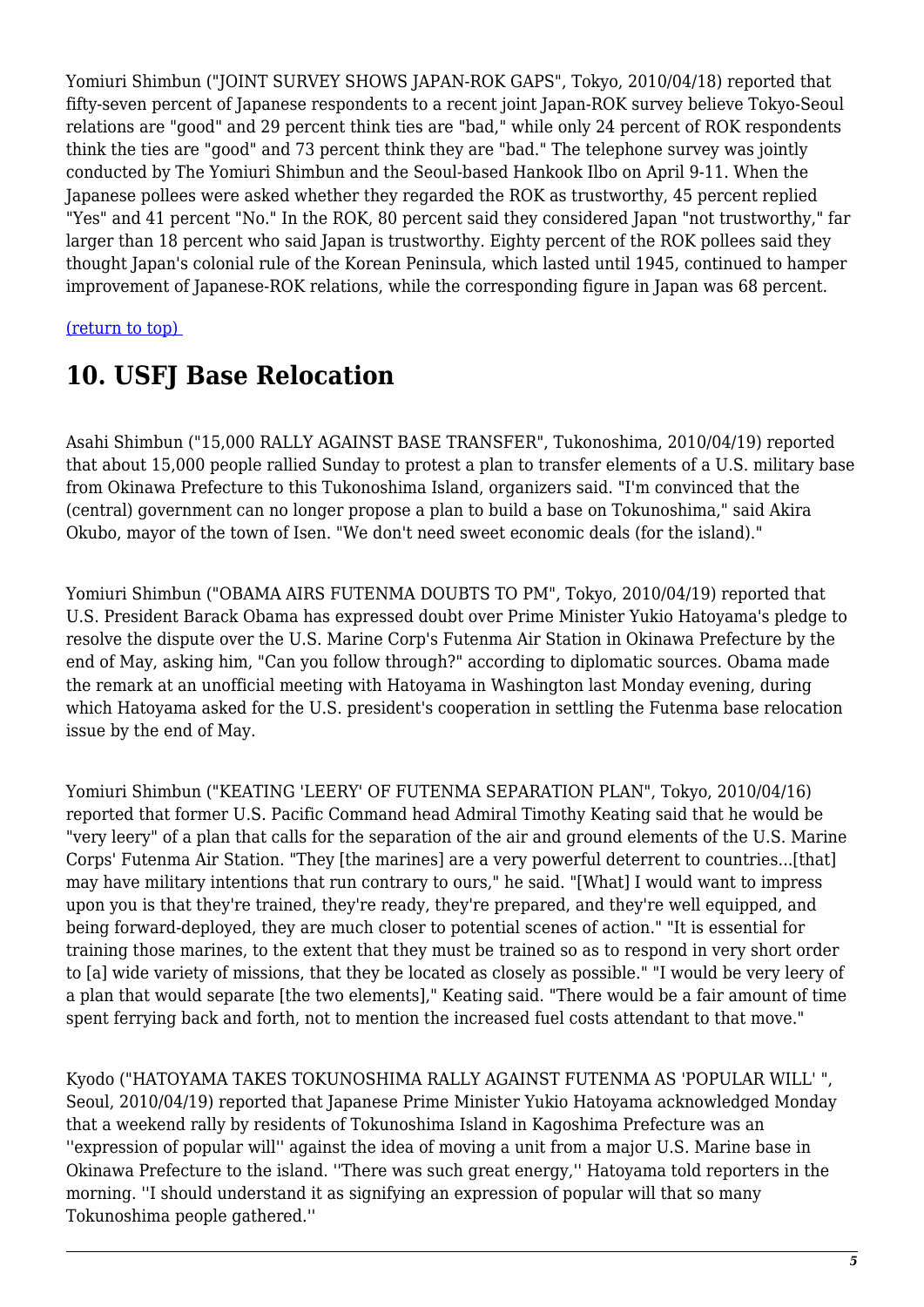## **11. Japanese Voting Rights**

Asahi Shimbun ("ISHIHARA BLASTS FOREIGN SUFFRAGE BILL", Tokyo, 2010/04/19) reported that Tokyo Governor Shintaro Ishihara has slammed government moves to grant limited voting rights to permanent foreign residents, accusing the legislators behind it of having foreign ancestry. "Perhaps they want to show loyalty to their ancestors, but they are pushing legislation that could affect Japan's fate," Ishihara told a gathering Saturday in Tokyo. At a separate gathering in Tokyo on Saturday, top officials of several political parties voiced opposition to the proposed legislation.

<span id="page-5-0"></span>[\(return to top\)](#page-0-0) 

## **12. Japanese Climate Change**

Asahi Shimbun ("JAPAN CLEARS '08 EMISSIONS TARGET", Tokyo, 2010/04/17) repored that according to the Environment Ministry, Japan's total emissions during fiscal 2008, the first year of the five-year commitment period under the 1997 Kyoto Protocol to cut emissions by 6 percent from fiscal 1990 levels, was roughly 1.282 billion tons, up 1.6 percent from 1990. At the same time, officials said Japan calculated a reduction of 3.5 percent through the absorption of gases by forests. The government also will factor in a 1.6-percent cut from 1990 levels, or one year's worth of the five years of emissions credits it purchased overseas. By including credits bought independently by the electric power industry, equal to a 5-percent reduction, the final tally translates into an overall reduction of 8.5 percent, meaning Japan was able to clear its 6-percent target. Meanwhile, total emissions of greenhouse gases such as carbon dioxide and chlorofluorocarbon substitutes fell 6.4 percent year on year, reflecting an overall slowdown in production amid the economic downturn, Environment Minister Sakihito Ozawa said.

<span id="page-5-1"></span>[\(return to top\)](#page-0-0) 

## **13. Japanese Demographics**

Asahi Shimbun ("POPULATION DROPS BY RECORD 183,000", Tokyo, 2010/04/19) reported that Japan's population as of October 1, 2009, fell by a record 183,000 from a year ago, marking the second straight year of decline, according to government estimates. The drop is the largest since comparable statistics became available in 1950, the internal affairs ministry said. The estimated national population as of last Oct. 1 was 127.51 million.

<span id="page-5-2"></span>[\(return to top\)](#page-0-0) 

## **14. Sino-Japanese Relations**

Agence France-Presse ("JAPAN 'BOOSTING INTELLIGENCE ON CHINESE MILITARY'", Tokyo, 2010/04/18) reported that Japan is boosting its intelligence resources devoted to the PRC's military, which it considers the top national security concern, Nikkei reported Sunday. The defence ministryaffiliated National Institute for Defence Studies (NIDS) has established a task force of six researchers to examine the PRC's national security strategy, the daily said. It will study the strategic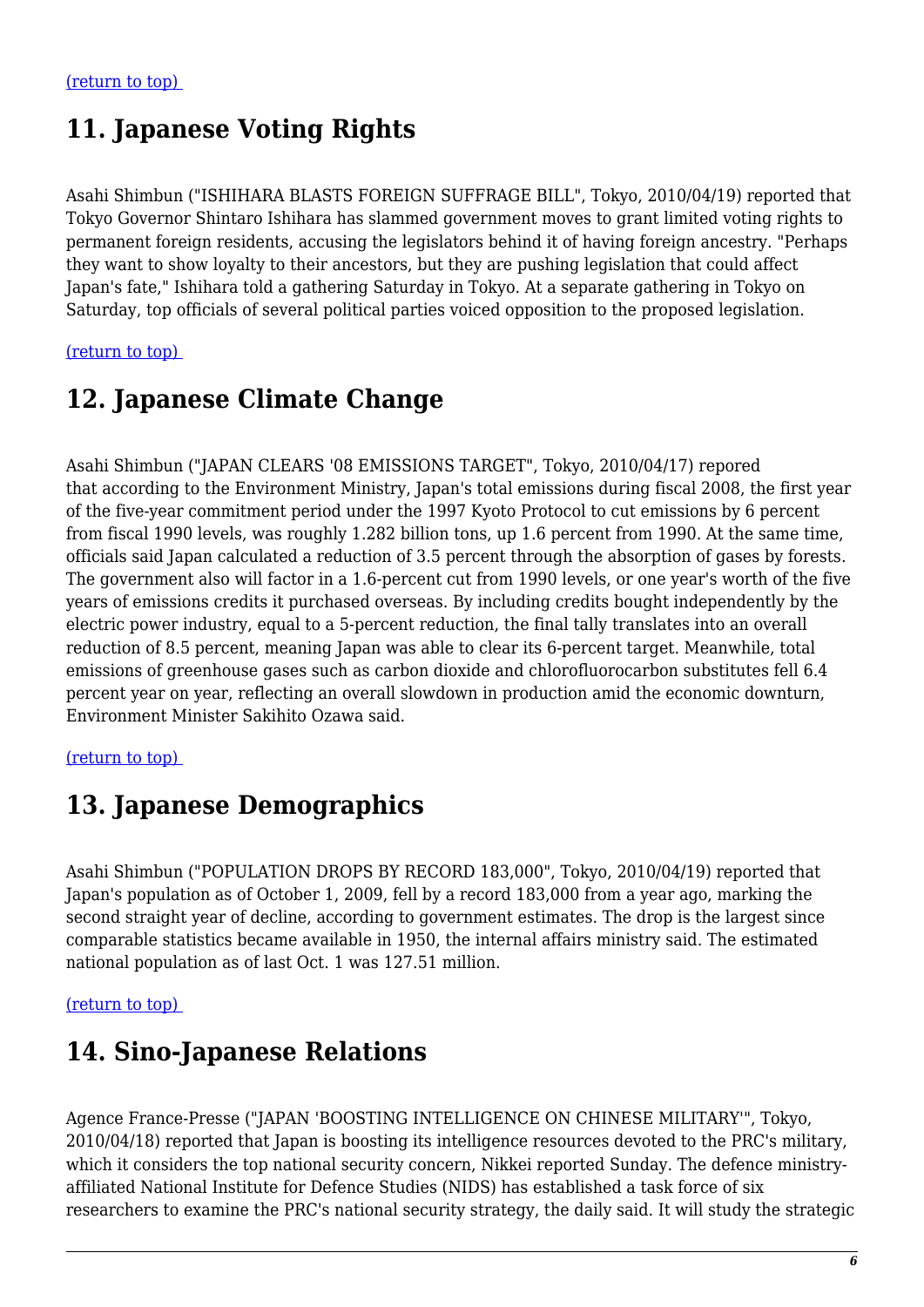thinking guiding the People's Liberation Army, the purpose of its recent military buildup and its relationship with the Chinese Communist Party, the daily said. The team will be expanded into a fuller unit in two or three years, Nikkei added.

<span id="page-6-0"></span>[\(return to top\)](#page-0-0) 

## **15. PRC Earthquake Response**

Asahi Shimbun (Kenji Minemura and Tetsu Kobayashi , "BEIJING MOVES TO THWART UNREST", Beijing and Jieghuzhen, 2010/04/17) reported that in the aftermath of the earthquake that hit the PRC's western province of Qinghai on Wednesday, the PRC government is moving to head off social turmoil in the region, a flashpoint of ethnic and poverty problems. Top PRC leaders moved quickly to visit the mountainous area. Footage of leaders offering sympathy to victims and exhorting rescue workers is being aired repeatedly across the PRC. The Communist Party's Central Publicity Department has issued an internal notice banning PRC media from reporting criticism of delays in rescue work, according to Chinese sources.

New York Times (Andrew Jacobs, "CHINESE PREMIER VISITS TIBETAN QUAKE SURVIVORS", Jeigu, 2010/04/16) reported that PRC Prime Minister Wen Jiabao spent Friday in the Tibetan high country, comforting survivors of this week's earthquake. "No matter whether you are Tibetans or Hans, you are all in one family," Mr. Wen said during a visit to an orphanage in Yushu Prefecture.

Los Angeles Times (Barbara Demick, "CHINA'S HU JINTAO VISITS TIBETAN REGION HIT BY EARTHQUAKE", Beijing, 2010/04/19) reported that PRC President Hu Jintao flew Sunday to the site of last week's earthquake on the Tibetan plateau. In a letter released Saturday by his office in Dharmsala, India, the Dalai Lama noted that he was born in Qinghai province, where the quake hit. "To fulfill the wishes of many of the people there, I am eager to go there myself to offer them comfort," he said. He also in the letter complimented the PRC government for its handling of earthquake relief, in particular pointing to an unusually long visit by Premier Wen Jiabao on Thursday and Friday.

<span id="page-6-1"></span>[\(return to top\)](#page-0-0) 

## **16. PRC Internet Control**

New York Times (Jonathan Ansfield, "CHINA STARTS NEW BUREAU TO CURB WEB", Beijing, 2010/04/16) reported that the PRC has formed a new bureau expected to help to police social networking sites and other user-driven forums on the Internet. People informed of the expansion say the authorities are retooling their media apparatus to deepen their leverage over the Web, and regulators are jostling for the growing power and privilege at stake. The new agency, officially called the Internet news coordination bureau, is part of this effort to better monitor the communications of PRC Web users, who total nearly 400 million by official estimates.

### [\(return to top\)](#page-0-0)

## <span id="page-6-2"></span>**II. PRC Report**